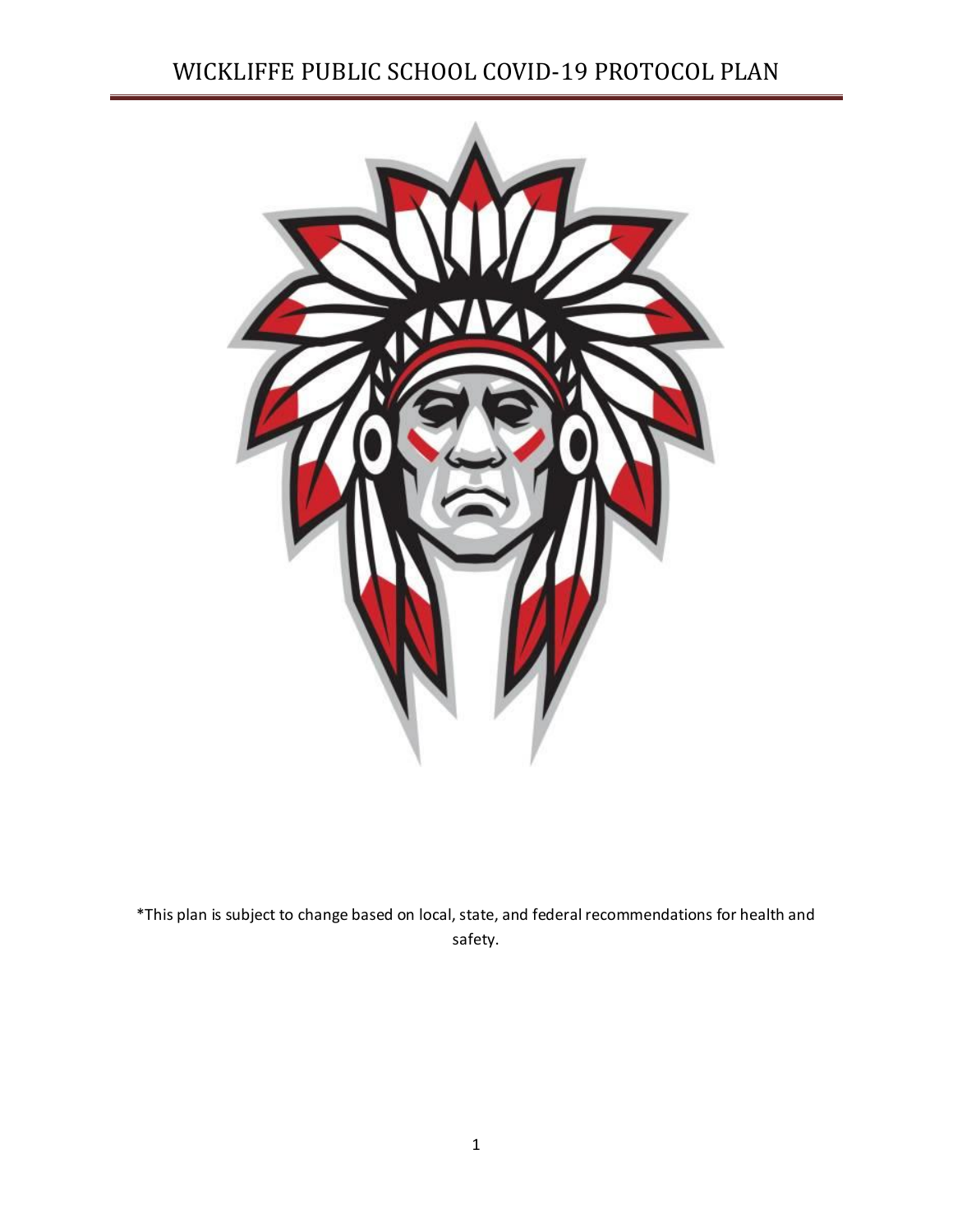Protection During a Pandemic

#### Dear Warrior Family,

This past school year consisted of several months full of confusion, uncertainty, and obstacles. What lies ahead of us remains challenging and unknown. As we prepare to head back to school, I encourage you and your family to have multiple discussions about how things may be different and what steps can be taken to respond to the uncertainty.

The following protocols have been developed with the intent to create a carefully planned approach to re-opening school. The guidelines and steps have been put in place to create a safe, positive, and flexible learning opportunity. Many of the measures taken are not one hundred percent guaranteed, however our goal is to provide multiple layers of protection to help mitigate the transmission and spread of COVID-19.

Coming back onto a school campus and into school buildings will mean students and staff may be exposed to the COVID-19 virus. Wickliffe School strongly encourages routine daily self-assessment for individuals coming onto campuses to include temperature and symptom checks. A daily self-assessment sheet can be found within this Protocol Plan.

While this past school year was overwhelmingly successful, we should all be prepared for possible disruption throughout the 2021-2022 school year. We will be doing the very best that we can to ensure the safety and well-being of every student and staff member. While we feel we have a truly effective plan in place that is proven, this pandemic crisis is constantly evolving, advice from health experts continues to change and develop, and vaccination efforts continue to rise. Therefore, our efforts and protocols will most likely change throughout the course of this year. We sincerely ask for your patience, understanding and support through it all. We know we cannot completely eliminate the virus, but with educated decisions and cooperation, we can reduce the chance of spreading it throughout our school and community. In closing, remember no matter the situation or the obstacle that lies ahead, we are Warriors. We are a strong school with strong families in a strong community and we will get through this! It is always a great day to be a Warrior!

Sincerely,

Melissa Cagle

Superintendent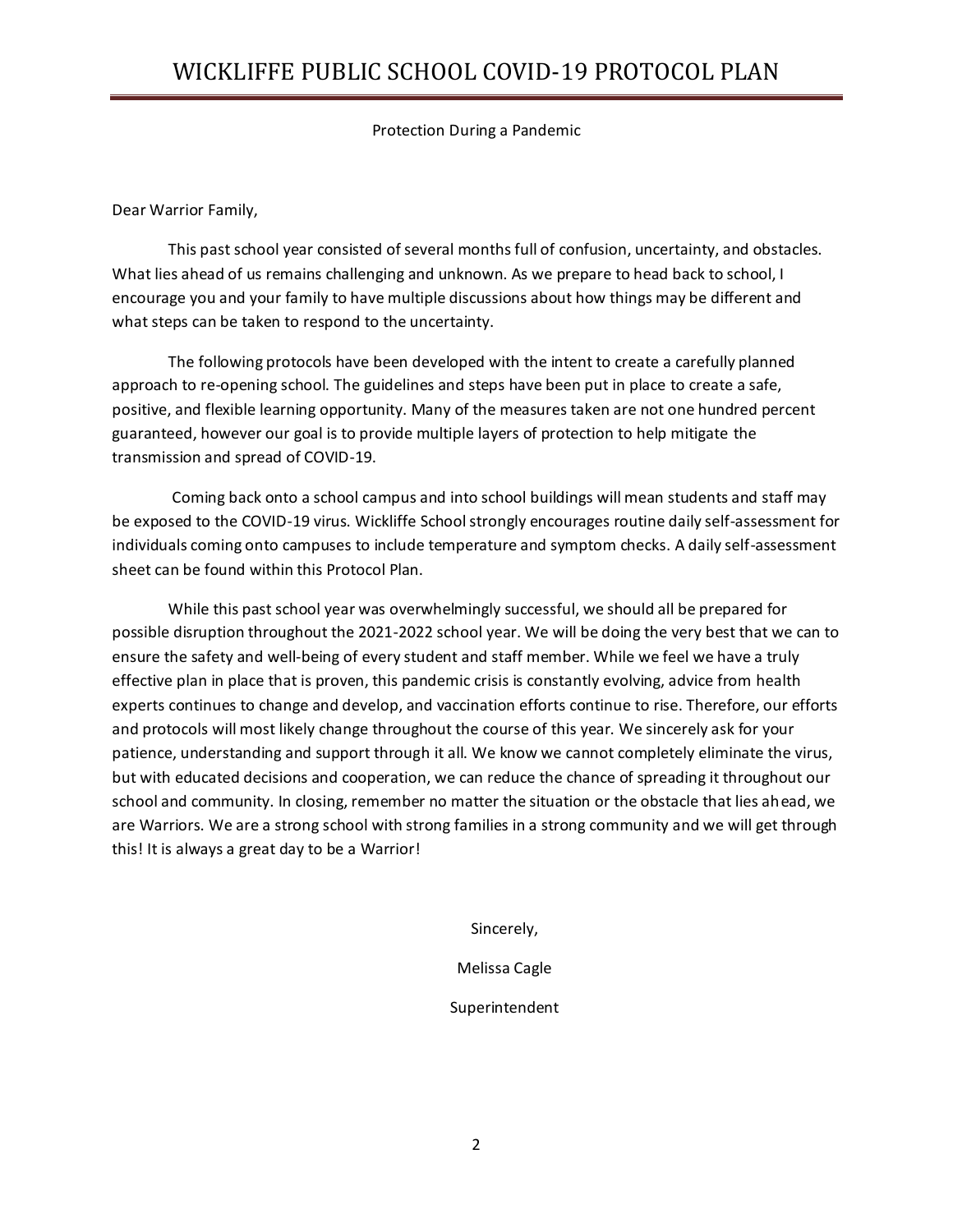Response to Disease Levels Full response steps and information can be found in our district "RESPONSE PLAN" document. According to the Center for Disease Control COVID-19 is mostly spread by respiratory droplets released when people talk, cough, or sneeze. It is thought that the virus may spread to hands from a contaminated surface and then to the nose or mouth, causing infection. Therefore, personal prevention practices (such as handwashing, staying home when sick, monitoring your health) and environmental cleaning and disinfection are important principles that are covered in this guide.

Fortunately, there are a number of actions school staff can take to help lower the risk of exposure to and the spread of COVID-19 during school sessions and activities (Centers for Disease Control and Prevention [CDC], 2020). One of the actions that can be taken to help lower the risk of exposure is the use of face coverings. Face coverings may be challenging for students (especially younger students) to wear in all-day settings such as school. Face coverings may be worn by staff and students (particularly older students) as feasible, and are most essential in times when physical distancing is difficult. Face coverings are welcome and strongly encouraged when proper distancing cannot be achieved.

Mask will however need to be required in our Safe Room when occupied for tornadoes and/or intruder lockdown situations. Individuals should be repeatedly reminded not to touch the face covering or their face and to wash their hands frequently. Information should be provided to staff, students, and students' families on proper use, removal, and washing of cloth face coverings.

Vaccinations are now available for adults and in some cases children under 18.

### Symptoms of COVID-19

People with COVID-19 have reported having a wide range of symptoms – from mild symptoms to severe illness. Children have similar symptoms to adults and generally experience mild illness. Symptoms may appear 2-14 days after exposure to the virus. People with these symptoms may have COVID-19: ● Cough ● Shortness of breath or difficulty breathing ● Fever ● Chills ● Muscle pain ● Sore throat ● New loss of taste or smell. This list is not all-inclusive. Other symptoms have been reported, including gastrointestinal symptoms like nausea, vomiting, or diarrhea (CDC, 2020).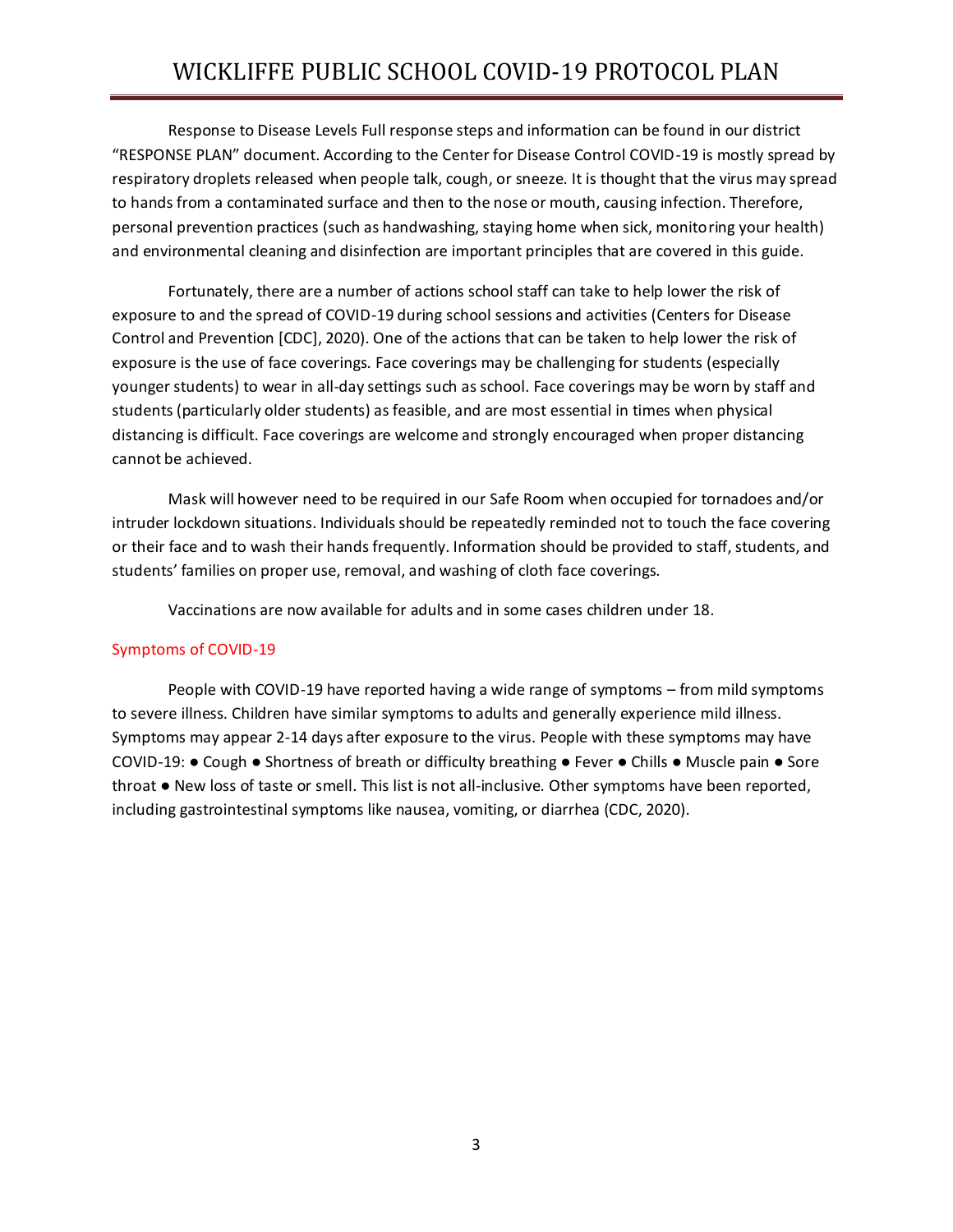### School Operations Transportation

We strongly encourage families who can, to drop off and pick up their children. This will limit our load of children on the buses and maximize our space.

Sanitize buses with sanitizing foggers to spray down surfaces daily. We have purchased a handheld for the buses for this. Drive with windows down on buses, to help maximize airflow and prevent a high concentration of the virus within the bus. Assign seats to families, in order to decrease the likelihood of contamination. Spread out students as much as possible. Dismiss one seat at a time in the morning to keep from "piling up" in the isle. Afternoon loading by bus # scheduled to eliminate hallway crowds and waiting.

Car rider system revised and improved to reduce crowd waiting and multiple class interaction. All teachers will be on duty to monitor activity/interaction in designated staged areas.

Parents/Guardians/Family must remain in their car while waiting and during pick up.

## Screening/Precaution/Prevention Measures

Teachers will do student temp checks in the cafeteria/classroom. We have purchased a touchless head thermometer for every room. Temperature checks will be done in the morning and once again in the afternoon. In an effort to prevent the spread of communicable diseases, especially during a pandemic or public health crisis, the district has implemented protocols to control and restrict access to school property, activities and events.

The district encourages parents, legal guardians, and all school employees to self-screen at home. If a student or employee has a temperature of 100 degrees Fahrenheit or higher, the student or employee should remain at home until the individual has been free of fever for twenty-four (24) hours without the use of fever reducing medication (Tylenol, Advil, ibuprofen, WICKLIFFE PUBLIC SCHOOL COVID-19 PROTOCOL PLAN etc.), symptoms improved and without coughing or without medical documentation stating they may return. For full description see our "RESPONSE PLAN." We will screen any individual who enters a school facility which may include taking temperatures, asking health-related questions, and isolating those that have symptoms of a communicable disease.

Vaccination efforts or opportunities may be available based upon need, request, and partnership with the Cherokee Nation Health Service or other local Health Services.

## Classroom/Building Procedures

✓ All Staff sanitize frequently used items. If there are items that are commonly used or touched frequently, those surfaces need to be sanitized frequently.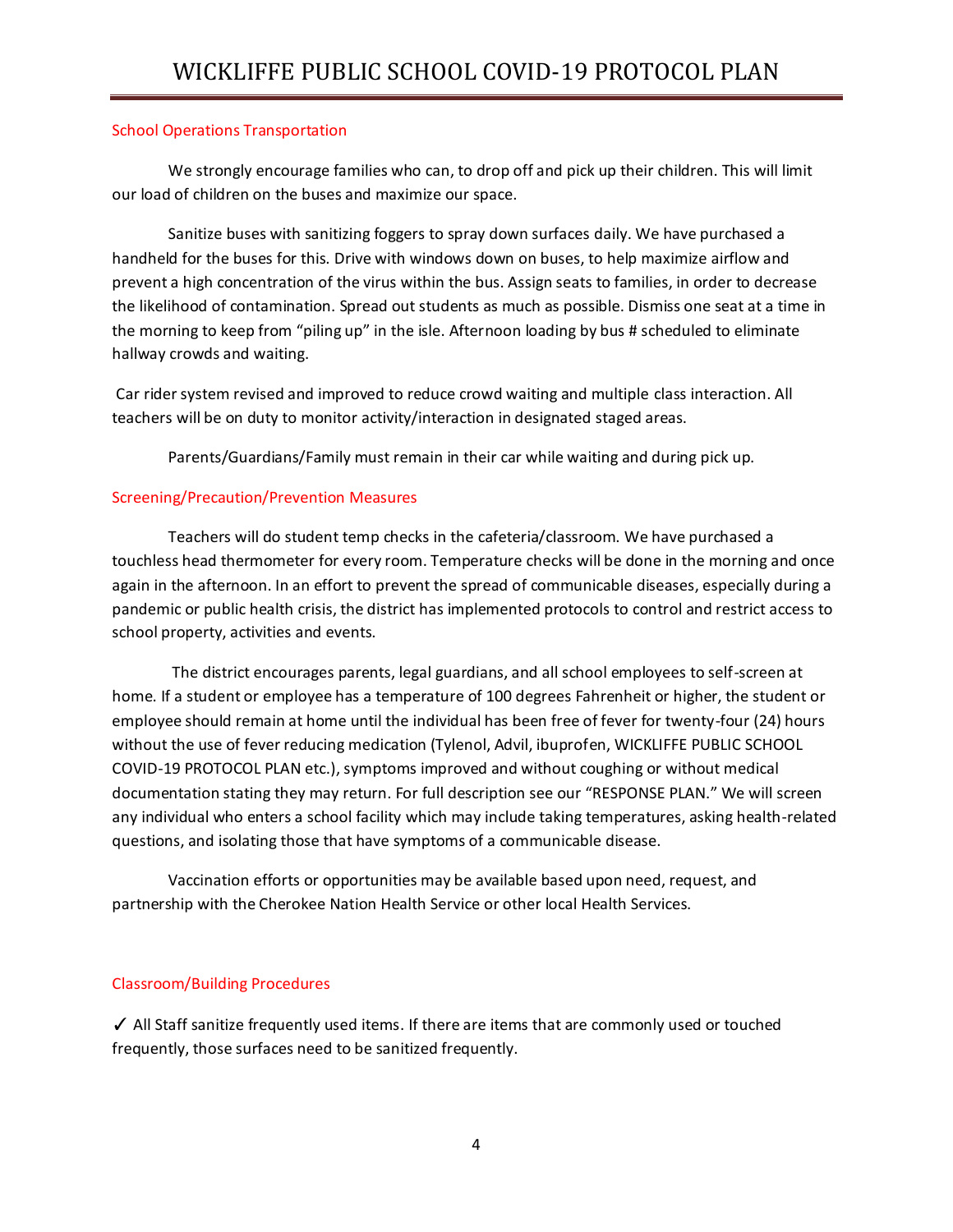# WICKLIFFE PUBLIC SCHOOL COVID-19 PROTOCOL PLAN

✓ Custodian already wipes down frequently touched areas, door handles, light switches, water fountains, student desks/chairs, etc. This occurs every morning. We plan to increase this throughout the day. Teachers/Staff will intermittently do this as well.

✓ HVAC units have an Ion UV light to help kill bacteria and spores in the recirculated air.

 $\checkmark$  HVAC fans running/circulating constantly in the "On" mode to refresh the air.

 $\checkmark$  Have individually assigned materials. (i.e. ensure students use their own pencil sharpener, computers, tablets, etc.)

 $\checkmark$  Maximize the distance between students. In most classrooms, it is nearly impossible to put six feet between students. The state epidemiologist stated that the highest possibility of spread is within three feet, so the extra three feet serves as a buffer zone. At times three feet can prove to be a challenge, but we will do our best to distance students.

 $\checkmark$  Student desks will have 3-sided upright clear shields around them.

- ✓ Scheduled locker visits.
- ✓ Alternate/schedule passing periods, bathroom breaks, class interchange, etc.
- $\checkmark$  Limit number of students in the bathrooms at one time.
- $\checkmark$  Breakfast and lunch in classrooms, while staggering the trips for food pick up or delivery by staff.
- ✓ Morning routine change from cafeteria arrival to classroom arrival instead.
- $\checkmark$  Staff will report earlier by 7:30 am.

 $\checkmark$  Teachers give constant reminders for hygiene etiquette. We ask parents to help us with this at home to teach and remind their children.

 $\checkmark$  Creation of an isolation area/room for when a student is running a fever and waiting to go home.

✓ Sanitizing stations throughout the school.

 $\checkmark$  Added water bottles to student supply list to eliminate water fountain use (water fountains will be turned off and students will use the fountain bottle fill station).

✓ Face coverings/masks will be necessary in certain situations and settings.

### PE/Sports/Recess

- $\checkmark$  Limiting contact by assigning athletes to small groups and partners. This could make it easier for contact tracing if someone does test positive.
- $\checkmark$  Have built-in sanitizing breaks where students stop to wash or sanitize.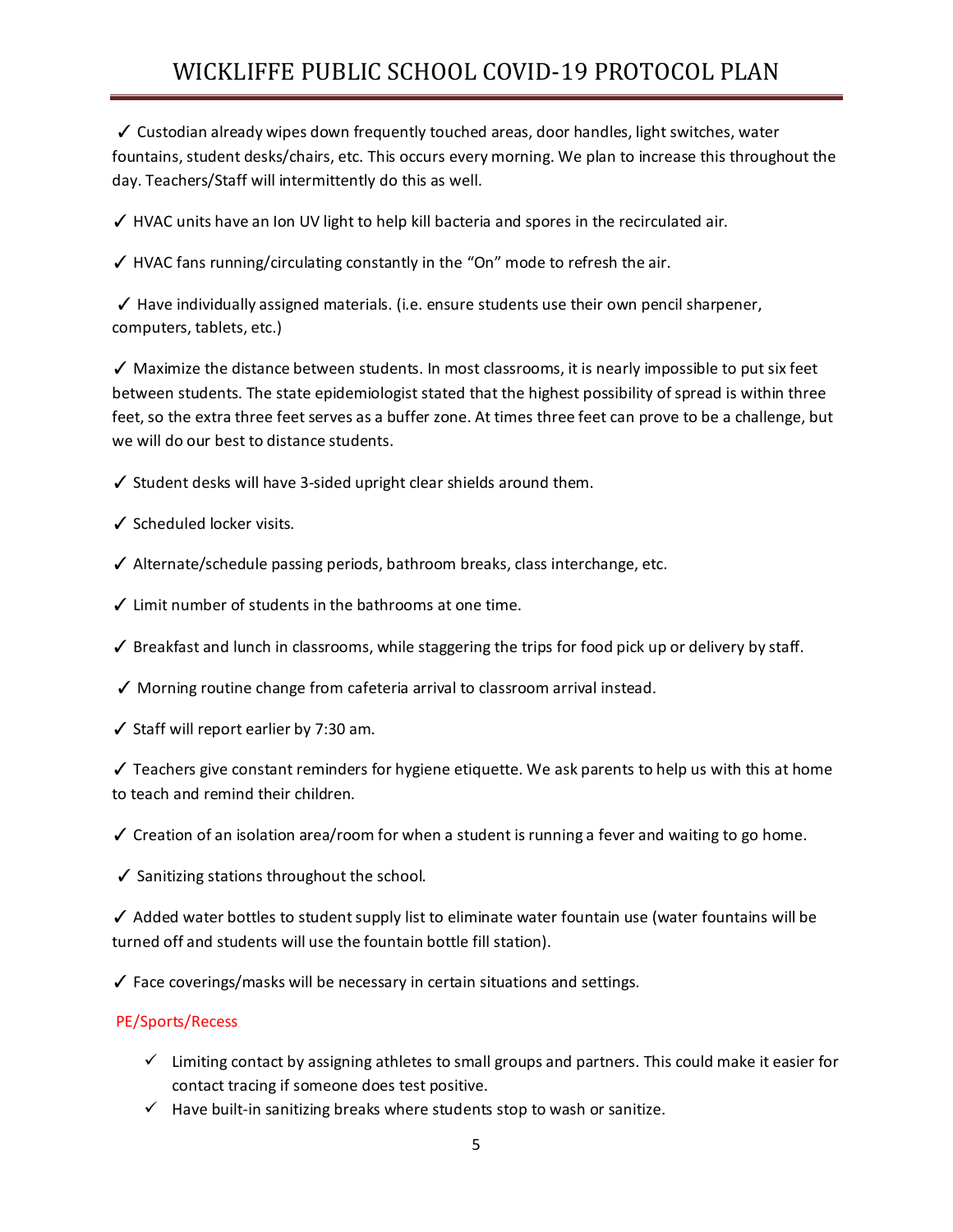- $\checkmark$  As students change activities the equipment is sanitized before the next group begins to use it.
- $\checkmark$  Coaches prepare class specific equipment to cut down on time spent between class preparation.
- $\checkmark$  PE outside when possible.
- $\checkmark$  Recess will occur every day for all students.
- $\checkmark$  Playgrounds will be divided for groups/classes who commonly interact.
- $\checkmark$  Assigned sections each day to limit interaction of other classes and help with potential contact tracing.

### Academics and Learning

Wickliffe will offer three learning options for students during the 2021-2022 school year: an onsite traditional model, a blended distance learning model, or a virtual model by quarters for students.

❖ Onsite traditional learning will be the goal. Our efforts will be to keep the doors open as often and long as possible. When the time comes that a COVID-19 case dictates a school closure, we will conduct an adequate and necessary disinfecting of the school and will re-open as quickly as we can. However, safety will remain the priority and we will abide by any recommendations and guidelines given to us by the state health department.

❖ Will include virtual day practice (Blended Distance Learning) daily/weekly, inside the classroom

❖ Will also include actual virtual days (Blended Distance Learning) scheduled into the calendar where students stay home and teachers come to school and instruct students at home in order to practice in case of a school closing.

❖ Readiness in place to switch to blended distance learning should there be any closure

❖ Offer flexibility on choosing onsite or home based when necessary (Either for personal health reasons or a potential outbreak

❖ Attendance and grades will be recorded through traditional, blended and virtual distance learning.

 $\div$  Virtual only students will complete online programs separate from the regular classroom. Students will be required to sign-in daily with a school representative to monitor student progress and educational needs. Students may not be full virtual if they are transfers.

❖ A full description of our educational approach can be found in our "WICKLIFFE COVID EDUCATION FORMAT" document.

Site Use by Outside Entities / Visitor and Volunteer Protocols:

- $\checkmark$  At this time all facilities will be closed for outside use.
- $\checkmark$  Visitors will not be permitted for classroom parties, lunch pals, or other activities.
- $\checkmark$  Visitors/volunteers will not be allowed inside the hallways or classrooms.